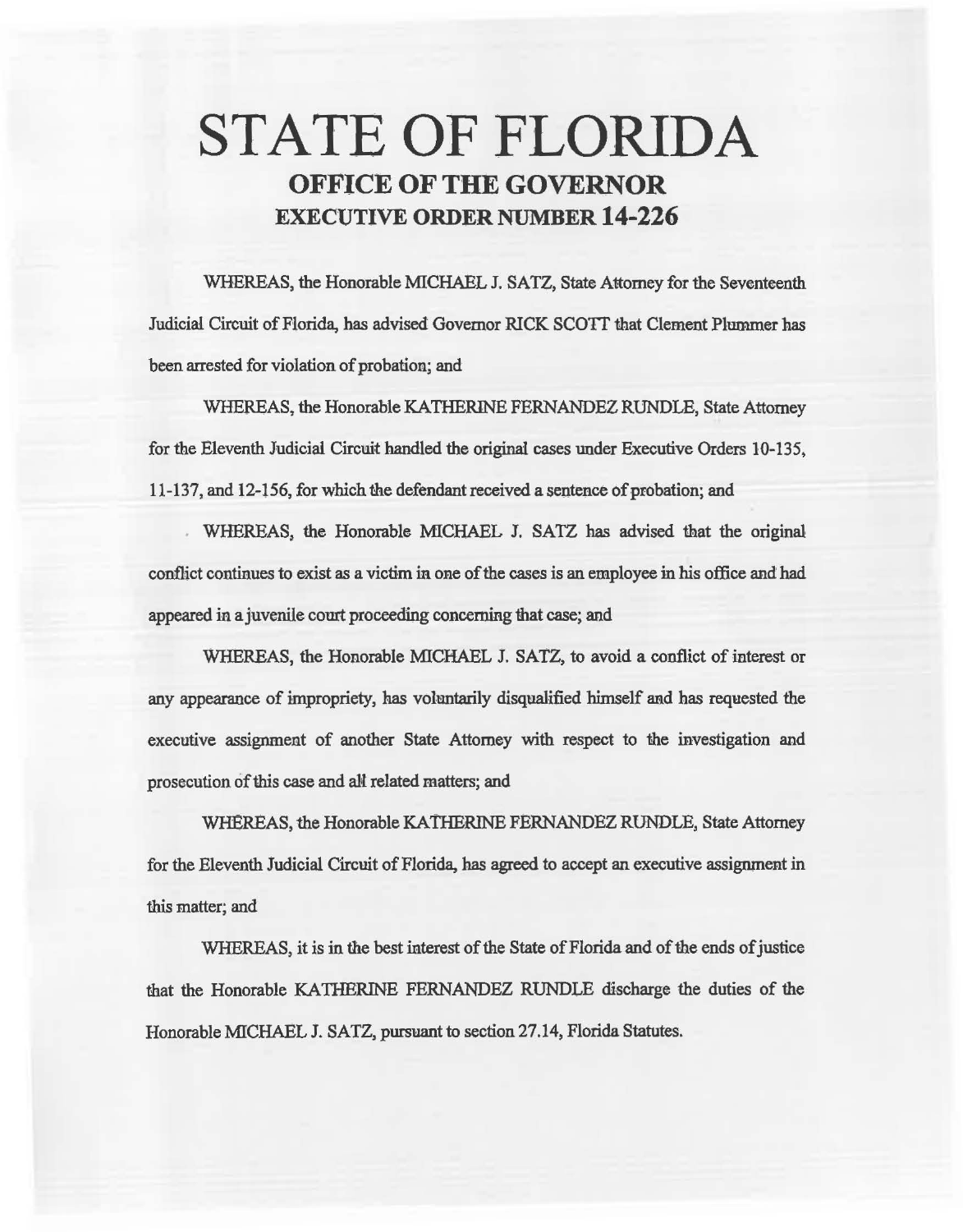NOW, THEREFORE, I, RICK SCOTT, Governor of Florida, in obedience to my solemn constitutional duty to "take care that the laws be faithfully executed," and pursuant to the Constitution and laws of the State of Florida, issue the following Executive Order, effective immediately:

#### Section I.

The Honorable KATHERINE FERNANDEZ RUNDLE, State Attorney for the Eleventh Judicial Circuit of Florida, referred to as the "Assigned State Attorney," is assigned to discharge the duties of the Hoaorable MICHAEL J. SATZ, State Attorney for the Seventeenth Judicial Circuit of Florida, as they relate to the investigation, prosecution and all matters related to Clement Plummer.

### Section 2.

The Assigned State Attorney or one or more Assistant State Attorneys and Investigators, who have been designated by the Assigned State Attorney, shall proceed immediately to the Seventeenth Judicial Circuit of Florida, and are vested with the authority to perfonn the duties prescribed herein.

## Section 3.

All residents of the Seventeenth Judicial Circuit are requested, and all public officials are directed, to cooperate and render whatever assistance is necessary to the Assigned State Attorney, so that justice may be served.

#### Section 4.

The period of this Executive Assignment shall be for one (1) year, to and including August 6, 2015.